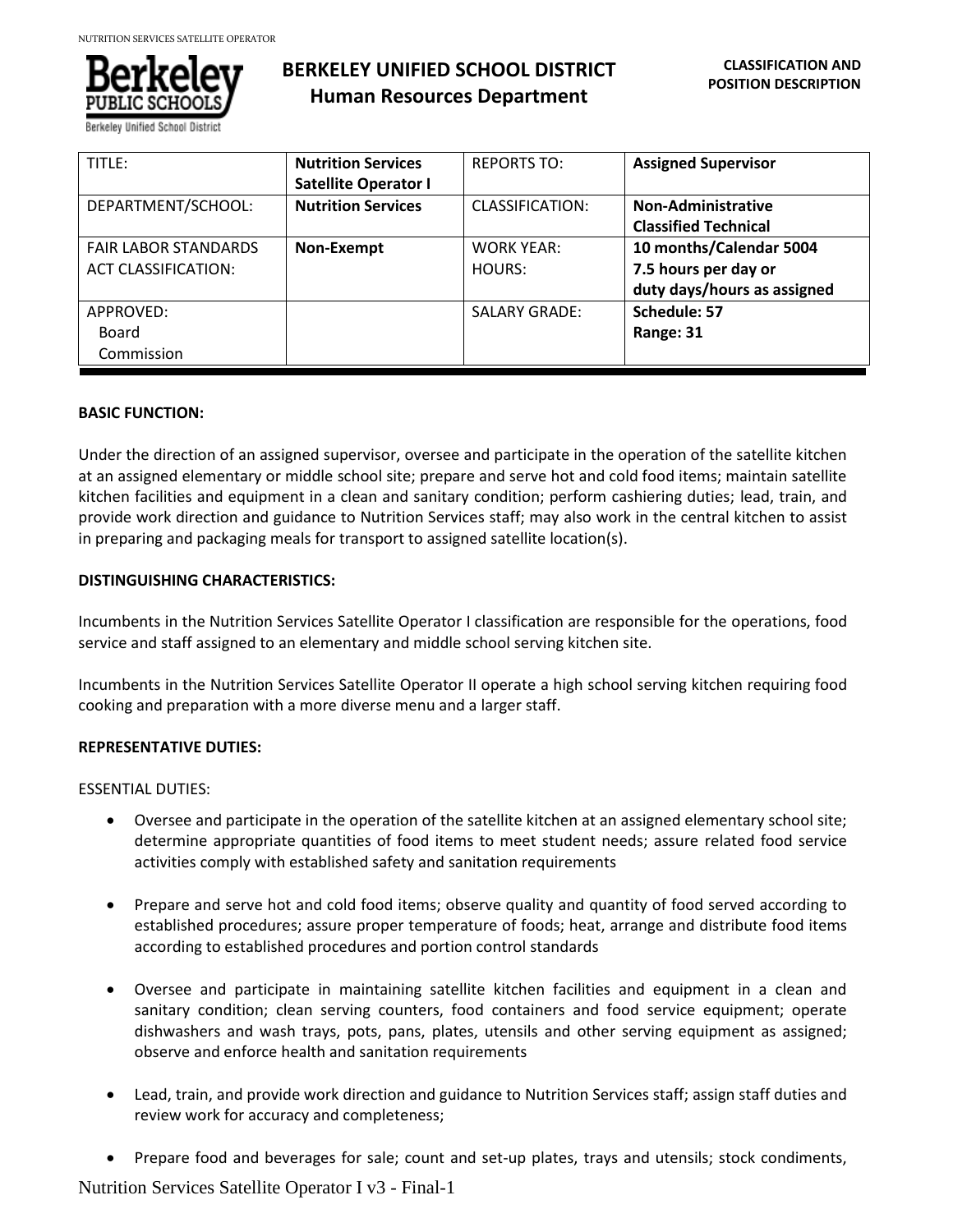food items and paper goods; order, pick up, inspect, receive, store and rotate food items and supplies as directed; stock bins with food supplies; conduct daily inventories as directed, and arrange for adjustments in deliveries if necessary

- Perform cashiering duties; count money and make correct change; prepare, balance and verify cash drawers; review and verify receipts; prepare bank deposits as directed
- Operate standard food service equipment such as ovens, warmers and food service machines
- Communicate with students and staff as well as supervisors to exchange information and resolve issues or concerns
- Serve food to students and staff according to specified time schedules
- Maintain a variety of records related to food items, inventory, sales and assigned activities; prepare routine food service reports

OTHER DUTIES: Perform related duties as assigned

# **KNOWLEDGE AND ABILITIES:**

### KNOWLEDGE OF:

School food service operations Quantity food preparation including assembling and heating food items and ingredients Sanitation and safety practices related to preparing, handling and serving food Methods, equipment and techniques used in large-quantity food assembly Oral and written communication skills Interpersonal skills using tact, patience and courtesy Principles of training and providing work direction Health and safety regulations Inventory practices and procedures Portion control techniques Storage and rotation of perishable food Mathematic calculations and cashiering skills Proper lifting techniques Record-keeping techniques ABILITY TO:

Nutrition Services Satellite Operator I v3 - Final-1 Oversee and participate in the operation of the satellite kitchen at an assigned school site Prepare and serve hot and cold food items to students and staff Maintain satellite facilities and equipment in a clean and sanitary condition Perform cashiering duties and make change accurately Lead, train and provide work direction and guidance to assigned Nutrition Services staff Determine appropriate quantities of food items to meet student needs Operate standard kitchen equipment safely and efficiently Follow and assure compliance with health and sanitation requirements Store and rotate food supplies in storage areas according to established procedures Conduct daily inventories and order appropriate amounts of food items and supplies